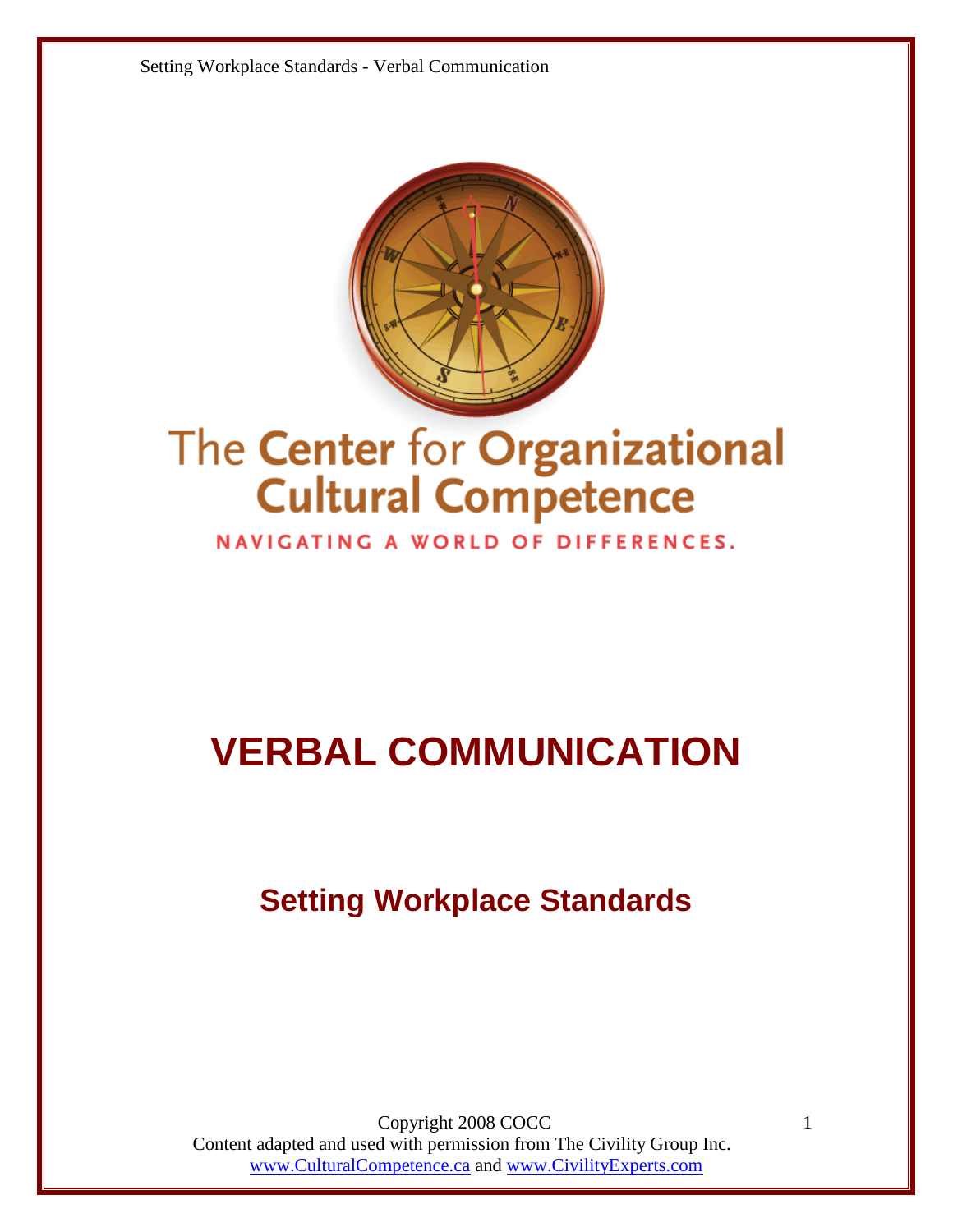

## **Introduction**

Most professionals achieve success in business based on their ability to perform a skill, or to make some contribution, that somehow meets the needs of someone else.

The more consistently a person can exhibit the characteristics of a professional, and the extent to which a person can surpass a client's expectations for service and product quality, the greater success that individual will achieve. Making your way in today's very competitive business world is all about setting and achieving standards.

Accordingly, the civility experts at *In Good Company* in partnership with the organizational culture professionals at *The Center for Organizational Cultural Competence,* are pleased to offer a series of Business Etiquette Briefs under the Setting Workplace Standards brand.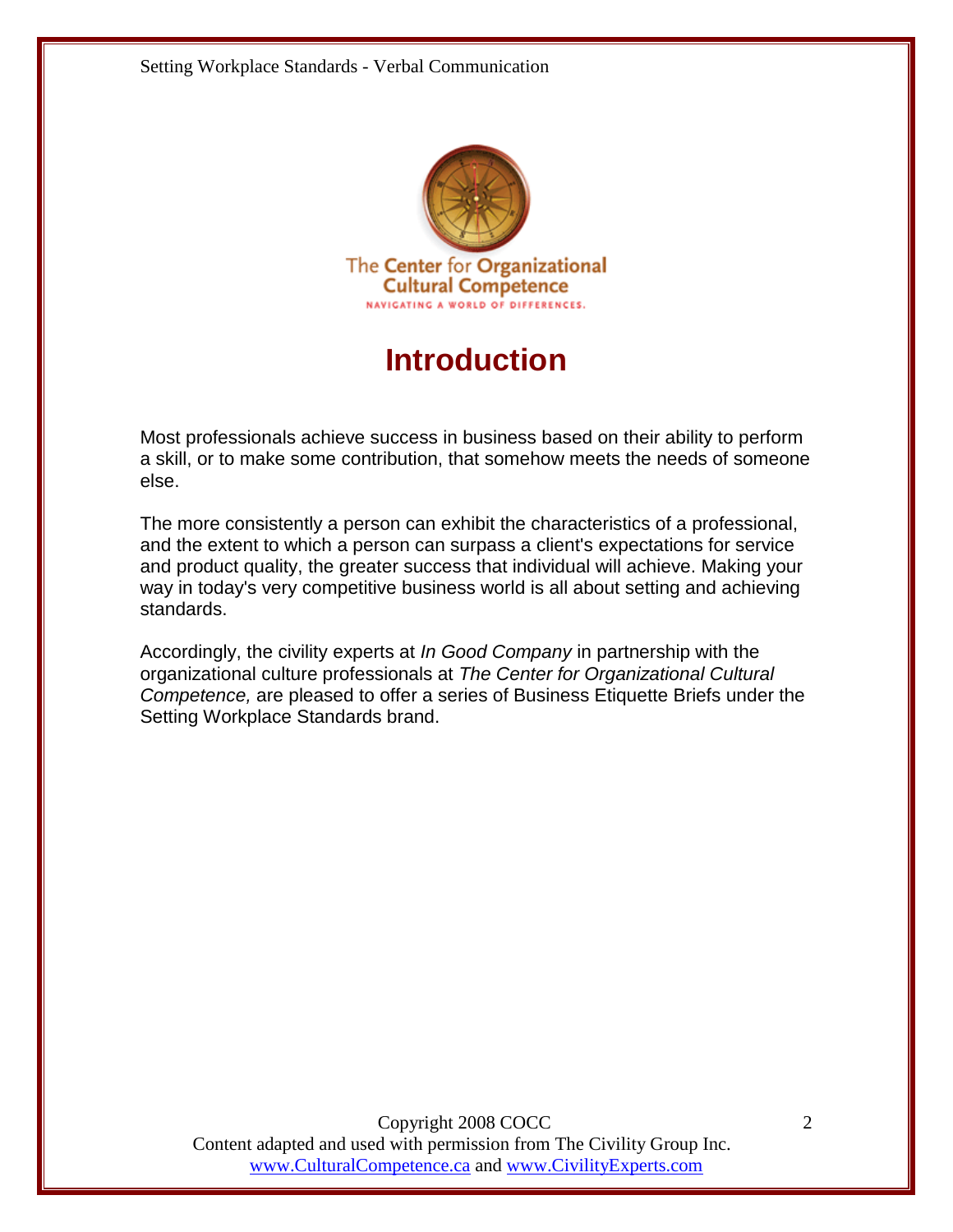

The "face" of the Canadian workplace is changing. Labour sources suggest that by 2012, the majority of growth in the Canadian labour pool will be New Canadians and Internationally Trained Professionals. To thrive amidst the impact of this significant change, progressive Canadian businesses are seeking to understand the needs and cultural perspectives of New Canadians and to effectively incorporate intercultural personnel into their Canadian work forces.

Accordingly, Winnipeg based Civility expert Lew Bayer is pleased to launch The Center for Organizational Cultural Competence (COCC). In an effort to meet the needs of employers who want to attract and retain qualified employees from the growing multi-cultural labour pool, the Center will offer training, presentations, and educational tools related to managing change, addressing diversity, building organizational cultural competence and leveraging differences at work. Fostering inclusiveness is good business for Canadians in every occupational sector. The team at the COCC includes experts in organizational issues, intercultural competence trainers, English as additional language instructors, cultural perspective advisors, and experienced competency and transferable skills analysts.

For the past ten years Lew, who is co-founder of The Civility Group Inc., has been nationally recognized as Canada's leading expert on civility in the workplace.

Lew is also President of the *In Good Company* Civility Experts Training Team [www.CivilityExperts.com](http://www.civilityexperts.com/) , was chosen as a member of the Citizens Equity Committee, SITAR, and MEEPA. Lew is a 6-time published author, national columnist for Canadian Living and Heart Magazines and web, a trained Intercultural Communications Facilitator, proficient writer and renowned professional speaker. *In May 2008, Lew was chosen as Manitoba Woman Entrepreneur of the Year in the International Trade category.*

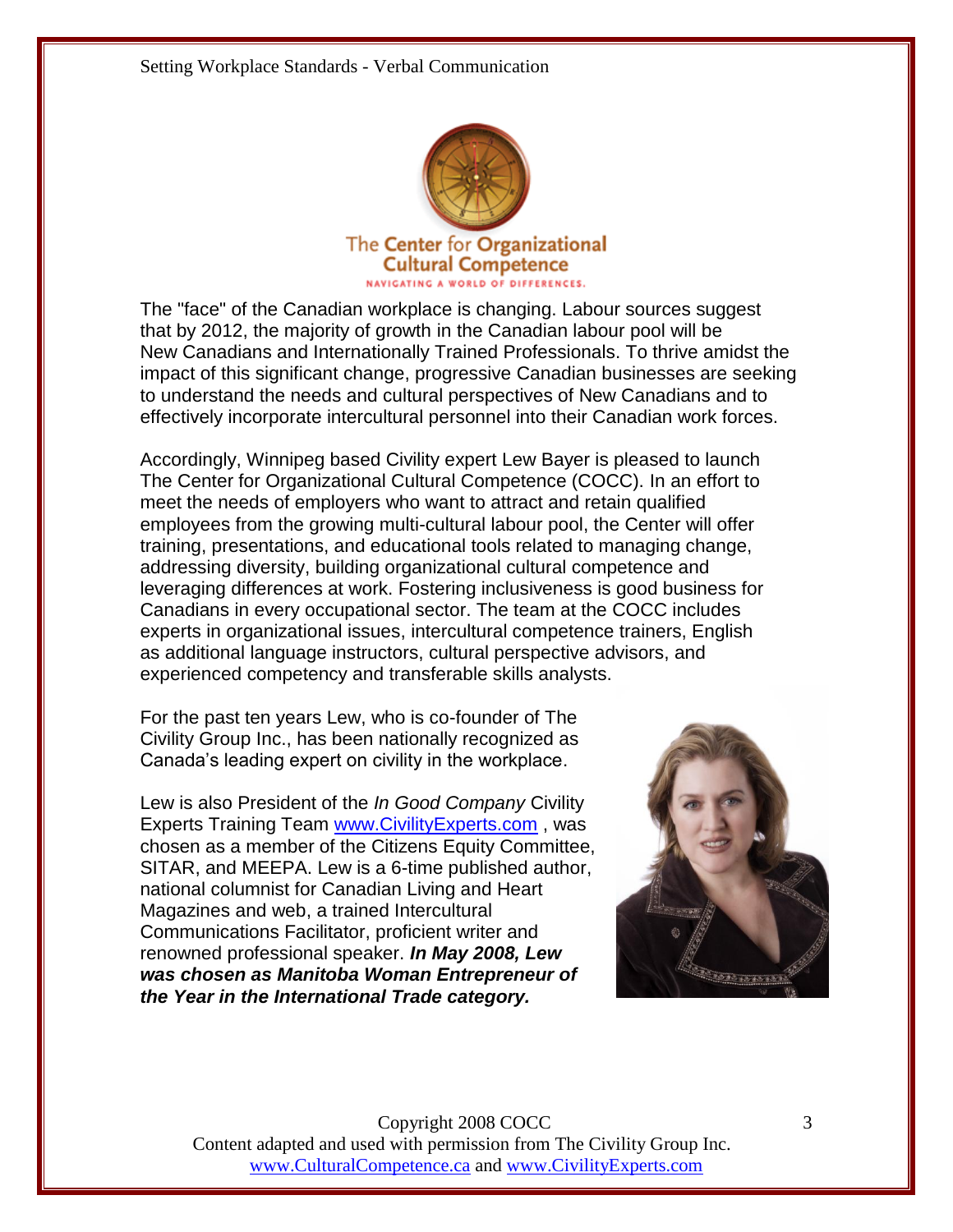#### **HOW TO USE THIS BUSINESS ETIQUETTE BRIEF**

The content in this business brief represents key concepts related to civility in the workplace- specifically, how to communicate respect and leadership in the workplace, and to do so consistently and at a high standard. The brief is designed to be a self-study guide for individuals who wish to increase their knowledge about modern guidelines for business etiquette in North America.

The content in this brief is organized into several categories of information, each of which is indicated by an icon for easy identification:



#### General Information on Topic Category

This section provides basic information that you should know before presenting on this subject. An overview that summarizes how all five of the lessons presented in the topic category fit together.



#### Think About It

This section includes questions, ideas, or situations that you can think about in order to better understand how the content in the lesson impacts you personally.



#### Terms to Know

 These are words that you need to know to understand the concepts being covered in the lesson. Definitions for the words you need to know are provided.



#### **Exercises**

Throughout the lessons you will find practice exercises you can complete to test your knowledge. Answer keys are provided at the end of the lessons.

Copyright 2008 COCC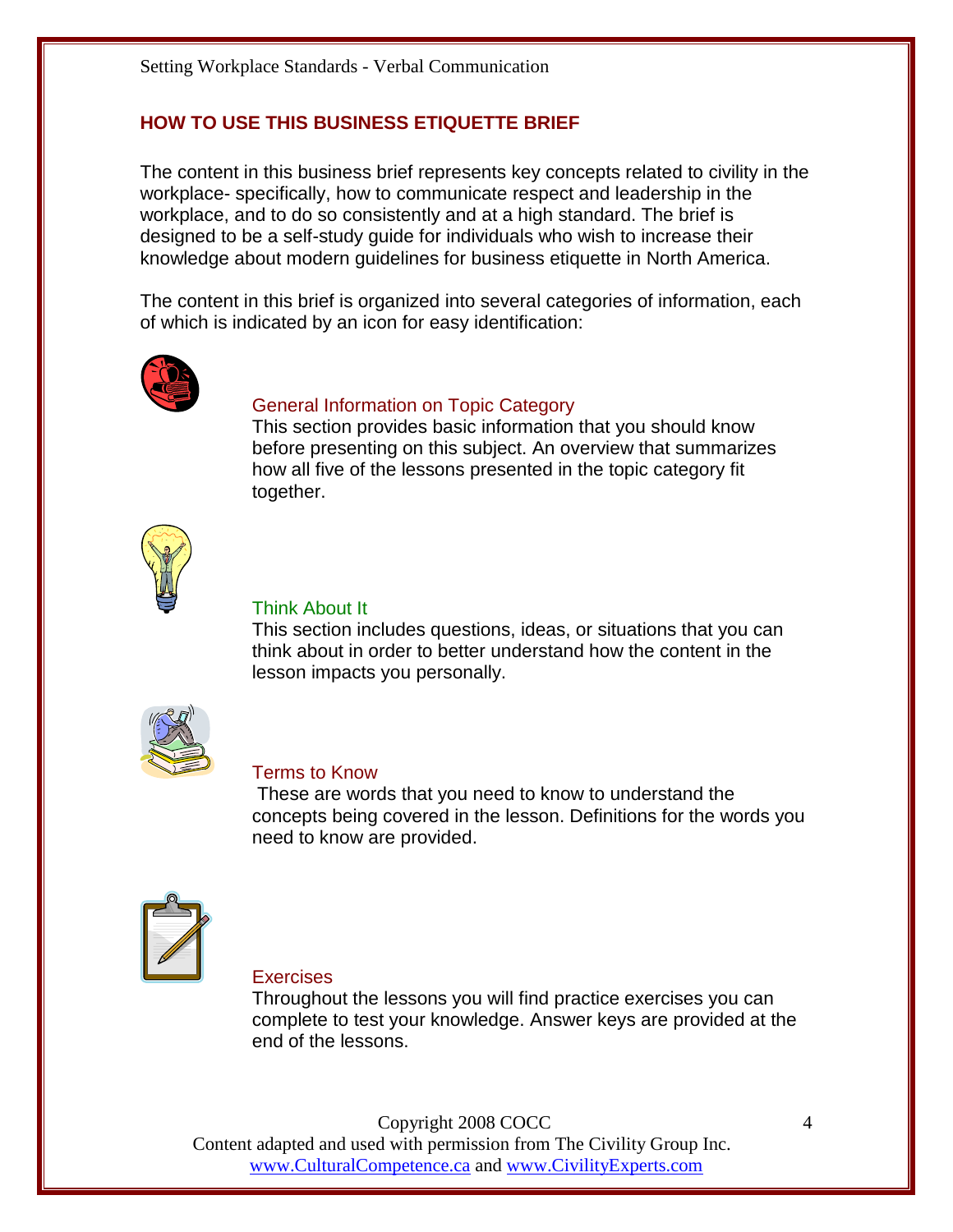### **Lesson K1L3: VERBAL COMMUNICATION**



#### **GENERAL INFORMATION ON TOPIC**

Talk, talk, talk…how many words do you think you say in a day? And how many of those words inspire, motivate, capture, or persuade? Effective communication skills are a powerful tool. Having the ability to verbalize what you mean in a way that means something to others is an essential leadership quality.

Business leaders, public speakers, negotiators, human resource professionals, anyone who communicates with others, and anyone who needs to give direction and get action would benefit by improving verbal communication skills.

On a daily basis we are bombarded with communications: emails, couriers, the radio, the chit chat of friends, honking of car horns, buzzers and beepers, ringing telephones and so on. The number and mode of communications is unlimited. How do we choose what to listen to? Successful professionals know that if they want to connect with people, if they want to build relationships, they must communicate in such a way that people will listen. This lesson covers the basics of verbal communication.



Glossophobia is fear of public speaking. It is believed to be the single most common [phobia,](http://en.wikipedia.org/wiki/Phobia) affecting as much as 75% of all people. When ranked among fears, it generally is the number one fear, surpassing even the fear of death. Glossophobia is considered a [social phobia](http://en.wikipedia.org/wiki/Social_phobia) and may be linked to, or sometimes precede, a more severe [anxiety disorder.](http://en.wikipedia.org/wiki/Anxiety_disorder) Several talented and successful musicians have the fear of performing in public, including [Barbra Streisand](http://en.wikipedia.org/wiki/Barbra_Streisand) and [Dusty Springfield.](http://en.wikipedia.org/wiki/Dusty_Springfield) *Source: Wikipedia*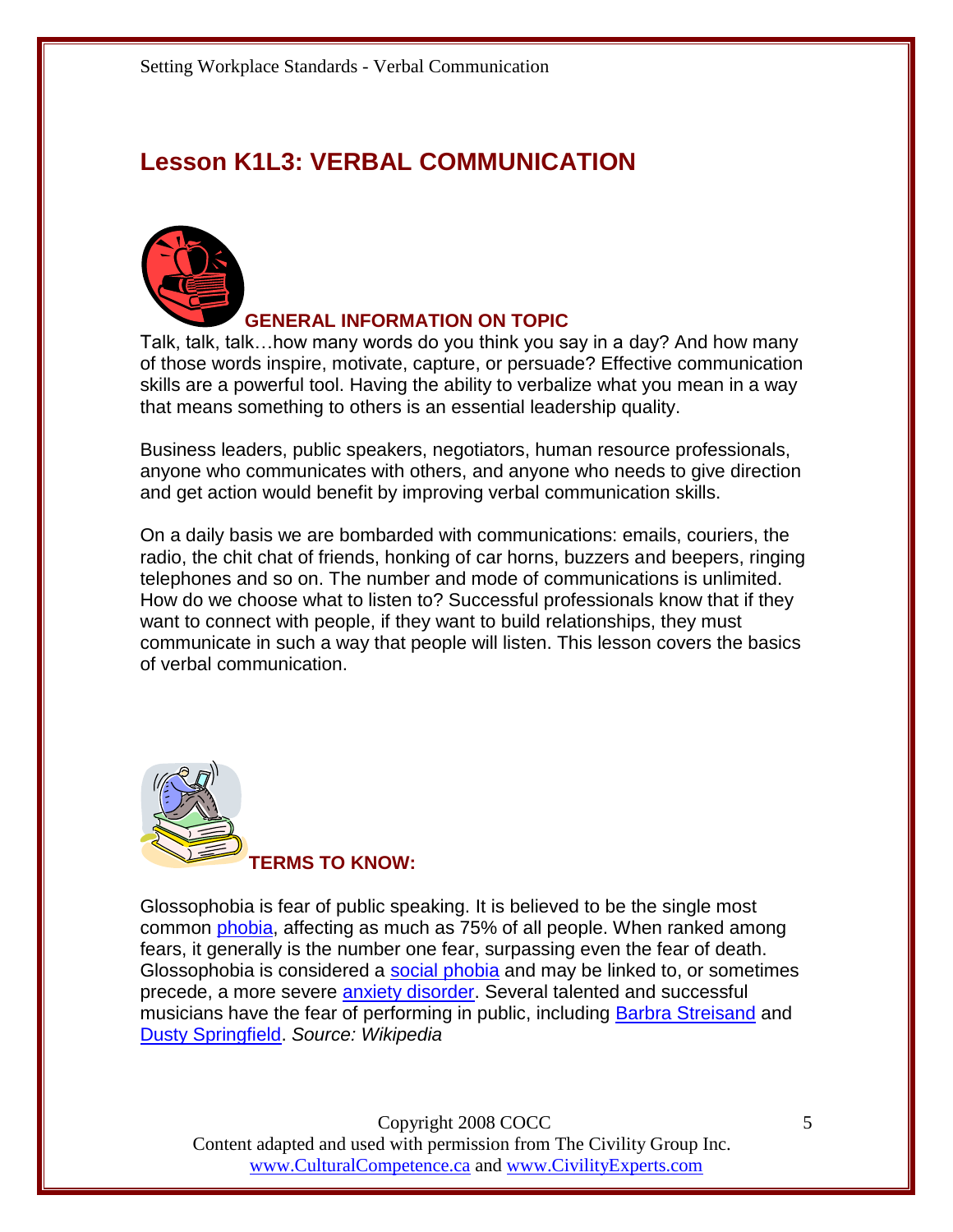From the moment we learn to speak, many of us take for granted that speech and communicating orally is a simple thing. The truth is that given how busy and stressed we all are, and considering the distractions, poor grammar, lack of clarity, and other situational factors that impact communication, it really is a miracle that we understand each other at all.



**THINK ABOUT IT:** Some interesting facts and statistics about verbal communication include:

- David Crystal, in the *Cambridge Encyclopedia of the English Language*, suggests that there must be at least a million words in the language. www.worldwidewords.org
- The average person has a total vocabulary of 40,000 to 50,000 words. [www.killdevilhill.com](http://www.killdevilhill.com/)
- Producing speech sound requires that the vocal folds, in combination with the lips, the tongue, the lower jaw, and the palate, the lungs, windpipe, esophagus and voice centers of the brain are all in sync. [www.wikipedia.com.](http://www.wikipedia.com/)
- As you look at the map of the continents, imagine that by some estimates



there are roughly 6,800 languages spoken on this planet. 96% of them are spoken by a mere 4% of the world's population. The exact number of languages may never be determined exactly.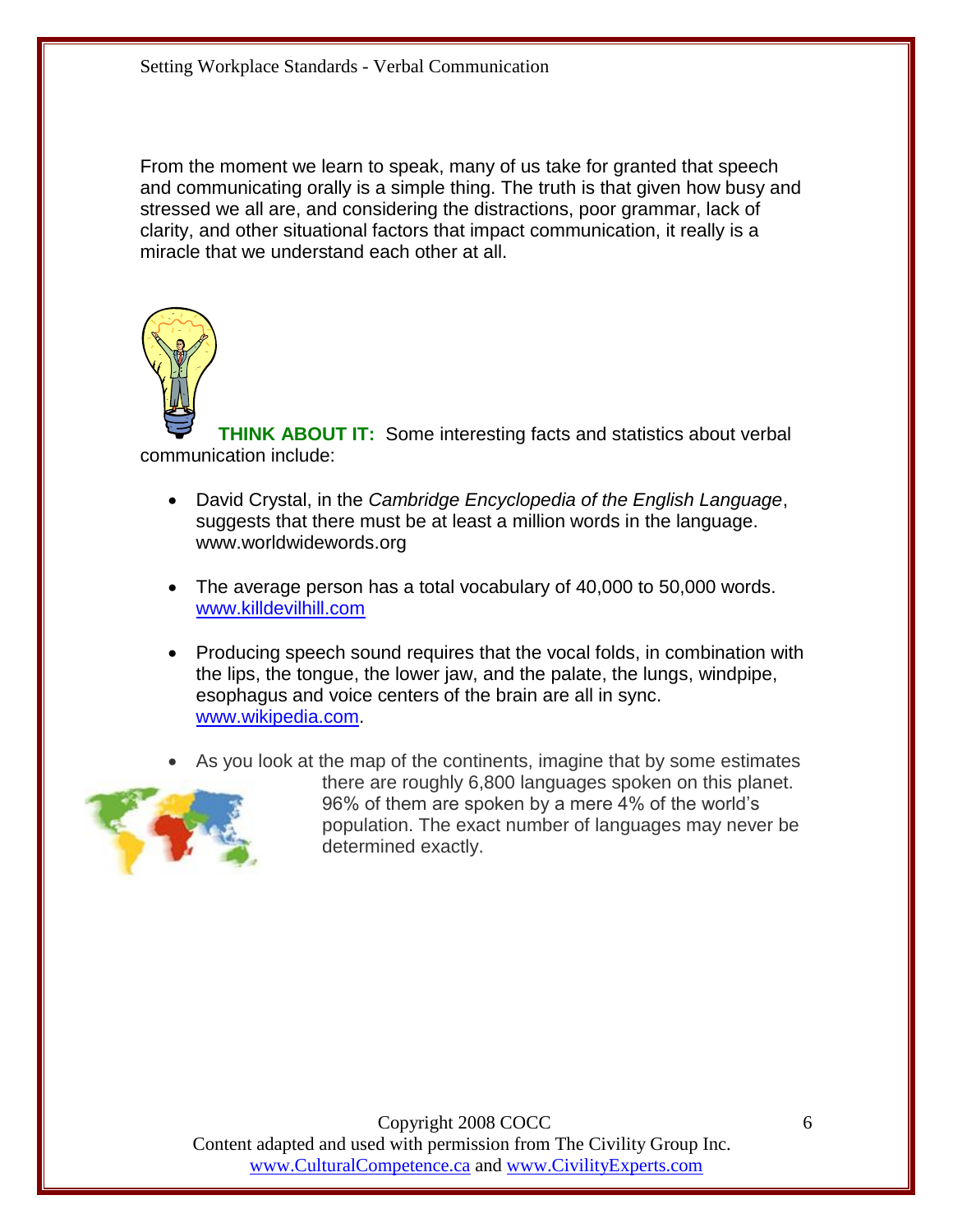Communicating through speech is quite a broad and complicated endeavor. Let's review all the elements of speaking which potentially impact a listener's understanding or comprehension of your oral message. Each of the 23 elements of speech listed below (as identified by [www.itstime.org\)](http://www.itstime.org/) is an opportunity to either increase or decrease the effectiveness of communication. We can only control what we are aware of, so we need to remind ourselves to consider at least what, why, and how we are saying what we're saying. The point is – all too often we just talk and don't give it a second thought.

#### **ELEMENTS OF SPEAKING:**

- Body language
- Voice quality
- Intention
- Manner: directness, sincerity
- Dress and clothing (style, color, appropriateness for situation)
- Visual aids, animation
- Eye contact
- **Emotional content, energy, strength**
- Self-concept
- Concept of others
- Listening, hearing the underlying message
- Speaking from the heart
- Energy
- Setting, time, place, timing
- How the messenger holds the message
- **Sensitivity**
- Rhythm and pacing
- Attitude and confidence
- Rapport
- Agenda
- Purpose of communication knowing what you want to communicate
- **Clarity**
- Silence, centering, looking

[www.itstime.com](http://www.itstime.com/)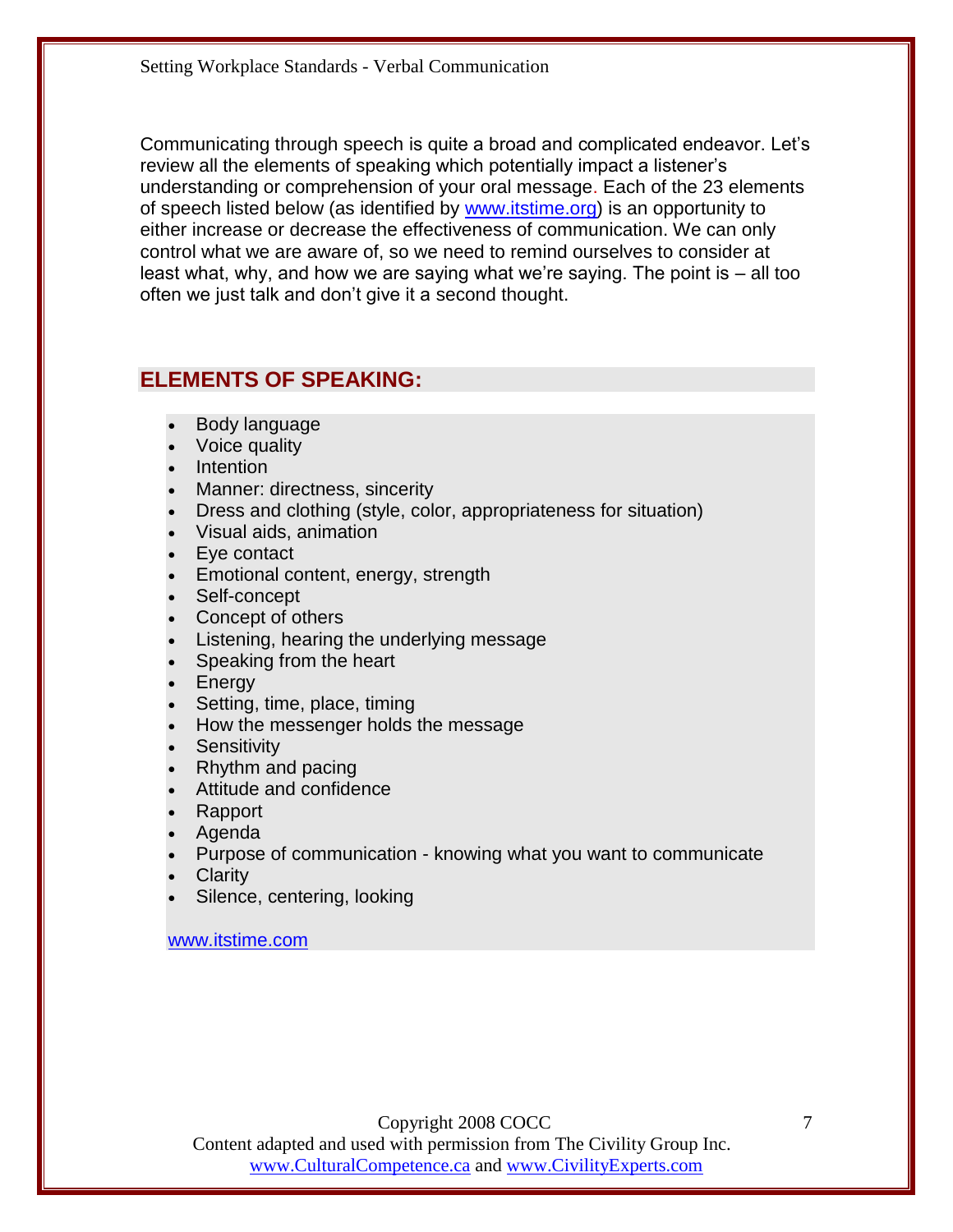

\_\_\_\_\_\_\_\_\_\_\_\_\_\_\_\_\_\_\_\_

#### **EXERCISE #1: RATE YOUR VERBAL COMMUNICATION SKILLS**

| <b>Behaviour</b>                                                | How do you rank?<br>Not so good<br>Okay<br>Very good |  |  |
|-----------------------------------------------------------------|------------------------------------------------------|--|--|
| I speak clearly                                                 |                                                      |  |  |
| I enunciate my words                                            |                                                      |  |  |
| I don't' speak too quickly                                      |                                                      |  |  |
| I do not pause too long between words                           |                                                      |  |  |
| I watch that people are listening<br>Before I continue to speak |                                                      |  |  |
| I wait my turn to speak                                         |                                                      |  |  |
| I use gestures to support what I<br>am saying                   |                                                      |  |  |
| I communicate one complete<br>Idea at a time                    |                                                      |  |  |
| I speak in full sentences                                       |                                                      |  |  |
| I use correct grammar                                           |                                                      |  |  |
| I use a polite tone                                             |                                                      |  |  |
| I try not to be opinionated                                     |                                                      |  |  |
| Other:                                                          |                                                      |  |  |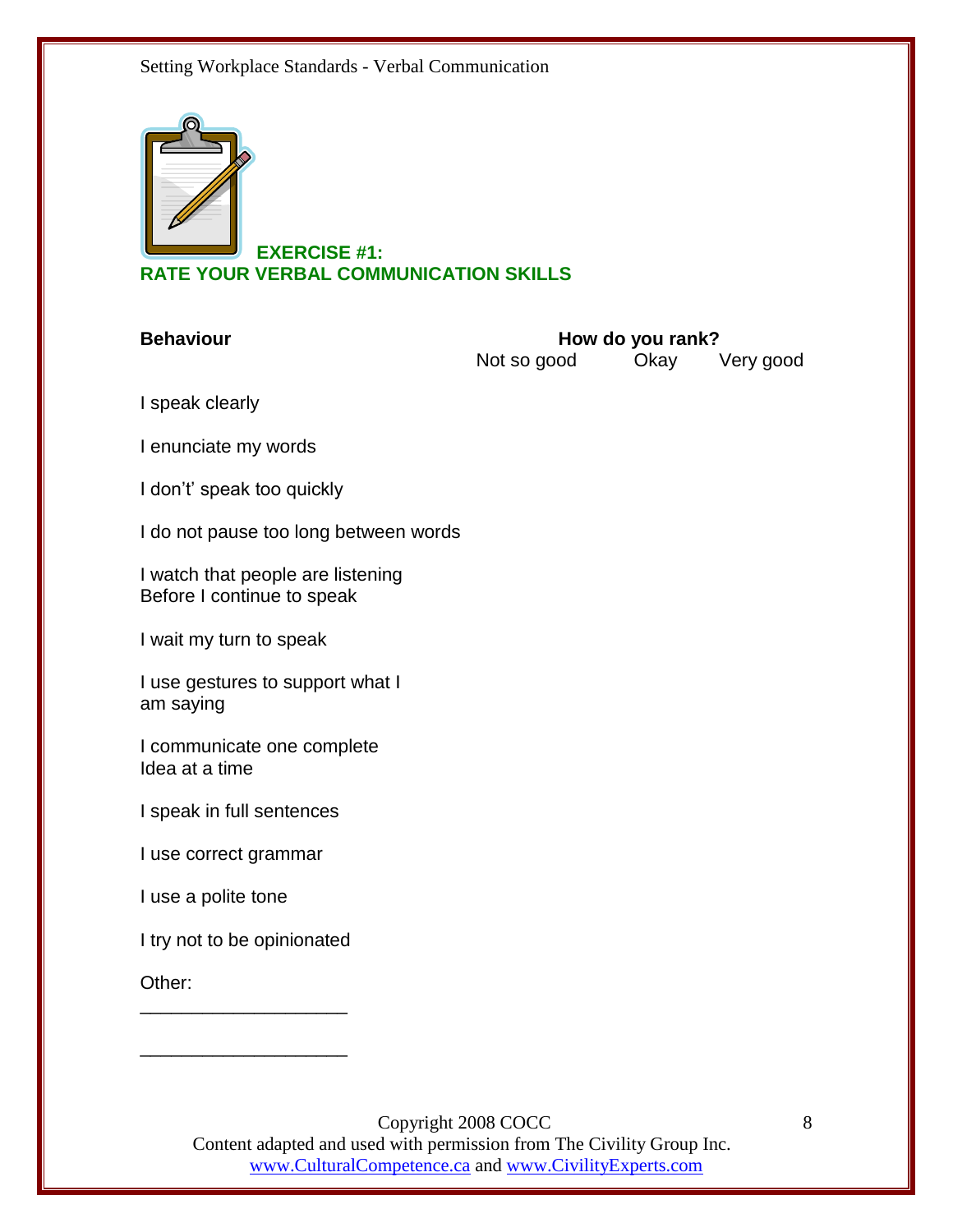Use praise not flattery – sincere credible people know the difference

#### **SMALL TALK: THE ART OF CONVERSATION**

As a professional at any level, it is vital to recognize that every interaction and every minute spent in communication with clients and co-workers solicits a reaction. This includes dining and mixing business and social settings. Try to consistently keep in mind that the minutes count and it's often the little things, the details, which have the greatest impact. Accordingly, make every conversation count and remember that small talk often has big meaning.

In dining settings, small talk acts as an ice-breaker. Eating in public can be a stressful situation for many people, add to that having to sit with and have conversation with strangers and it's a wonder more people don't make terrible dining faux pas or put their feet in their mouth more often.

For example, a sincere greeting carries tremendous impact towards putting someone at ease. Don't forget to reinforce the greeting with a deliberate "thank" you for your efforts" or "I appreciate your time" or "it was a pleasure dining with you" at the end of the event. Simple common courtesies take little time or effort and can make all the difference.

#### For example:

1. *Choose your words carefully and think before you speak*. Do not assume the worst, and try not to be on the defensive before you've heard all the details. You can learn a lot by listening. Just as your small talk can add value to an interaction, you have to learn to really listen and read between the lines when others are speaking to you. Don't forget, trivial conversation often sets the tone of new relationships and by watching nonverbal communication cues carefully during small talk exchanges you can learn a lot about a person.

*2. Go for clarity*. If you are unsure of someone's meaning or find your mind wandering as you listen, ask the speaker to reiterate. If it's obvious you weren't listening, you might even apologize and ask the speaker to continue. Make efforts not to criticize or give opinions unless you're asked. Professionals know that timing is everything when it comes to constructive criticism and your efforts are wasted if the timing is off. Do not point out your weaknesses or the weaknesses of others and never be afraid to say something nice. We often overlook the fact that if others come to expect negativity, they automatically shut off and soon become indifferent to the message and the messenger.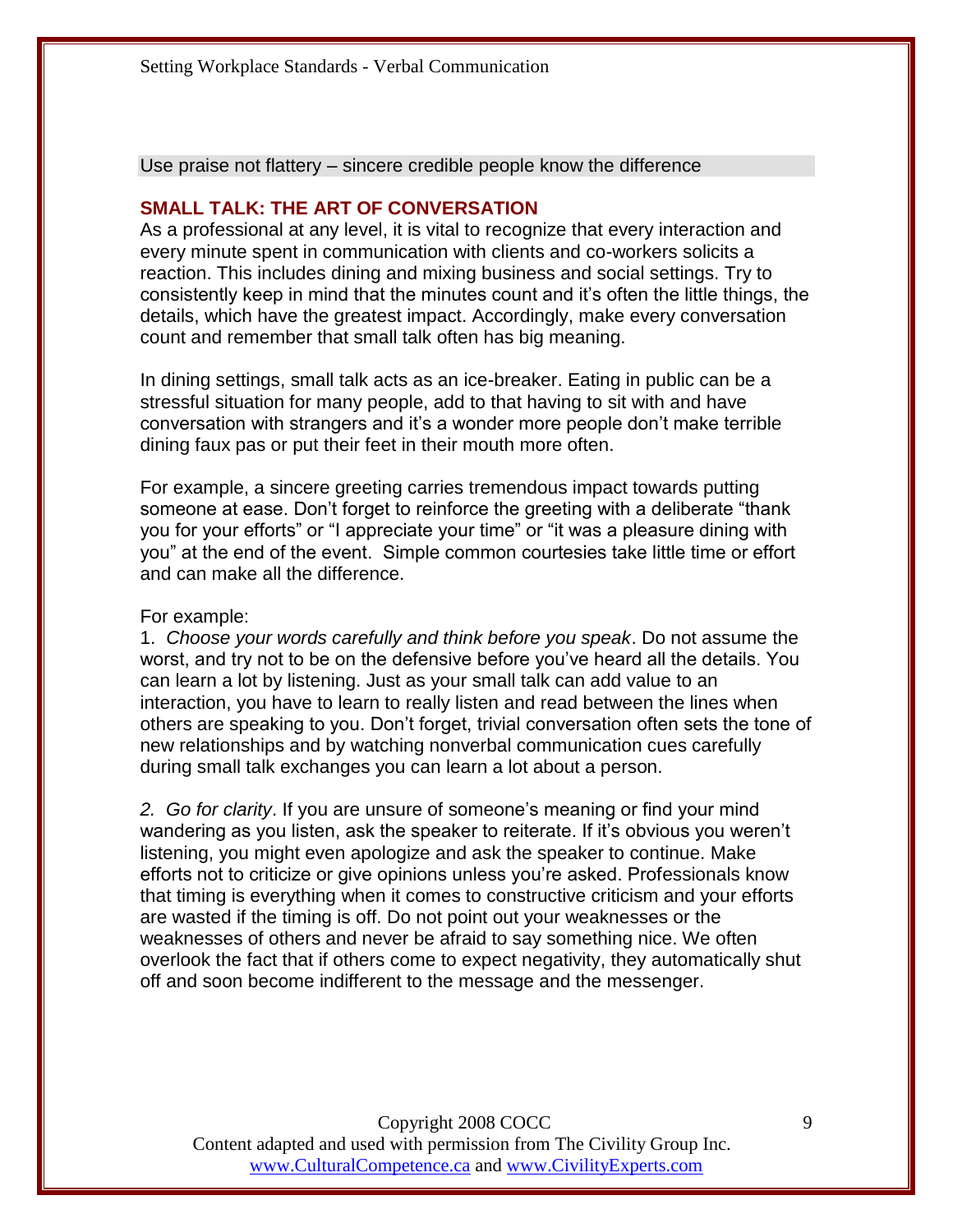3. If you're going to be the boss. *Learn to take a compliment* and to give them freely. It's going to take a lot of hard work to be the leader of the pack and you deserve to be recognized for it. Leaders who have the confidence to take credit for their accomplishments while acknowledging those of others set a good example and encourage productivity.

4. *Show your human side* now and then. Have a repertoire of great, non-work related stories about your experiences and your life. Great stories are true, based on personal experience, descriptive yet not pretentious, typically include some humor and shouldn't be too long. Telling something about yourself that others can relate to reminds them that although you may be more accomplished than they, you are still human. Don't get too personal of course; you want them to respect you in the morning…

In dining settings, try to avoid talking about the following: -emotional issues -health -diets -personal hygiene -violent or gruesome topics



**THINK ABOUT IT:** Remember that it takes two to have a conversation. The best conversationalists spend more than half the time listening.

Say no to ideas not to individuals - Unknown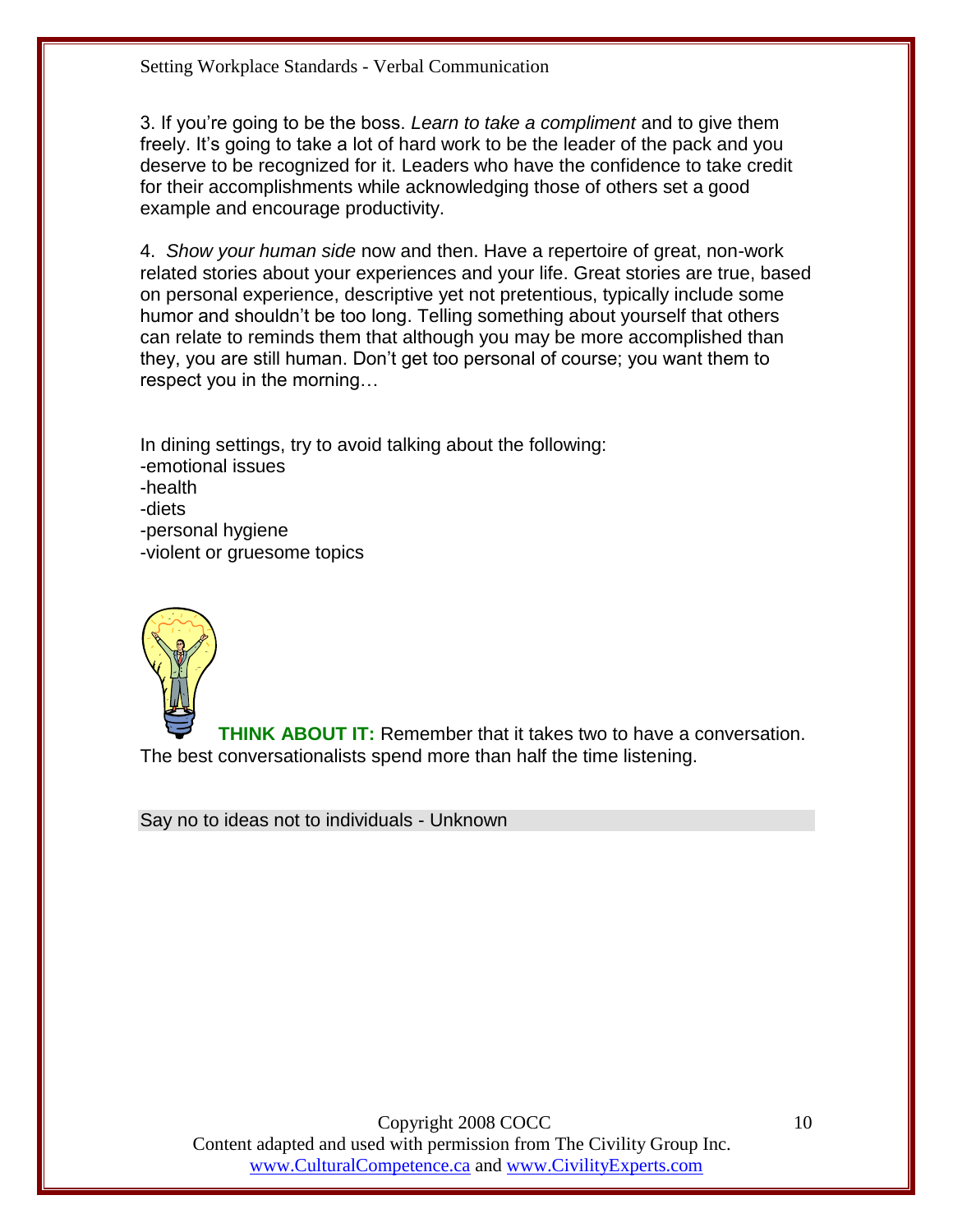#### **LISTENING SKILLS**

"Why don't people listen?" Experts suggest that some of the reasons people don't listen include:

- They are not interested
- Speaker is boring
- They are distracted
- They cannot hear
- They shut off because they've made assumptions about what you'll say next
- They do not believe you
- Short attention spans
- Language barriers
- Other

We've all heard that the best conversationalist is a good listener, right? Well, it is indeed true that one of the most respected but least practiced polite behaviors is listening. Most of us would agree that problems could be solved more quickly and a lot more could be accomplished if people would just listen. So…what constitutes a good listener?

#### **Be sincere!**

HOW: If you are not really interested, or it is just not a good time, say so. Show others the respect of not wasting their time. If you do initiate a conversation or ask a question, focus on the speaker and make a sincere effort to listen to the response.

#### **Speak with your body language.**

HOW: Use your body. Your body language should show interest. Make direct eye contact as you listen, and smile or nod if you agree with what is being said to encourage the speaker to go on. Don't fold your arms across your chest or fidget as both these behaviors can signal close mindedness.

#### **Ask intelligent, relevant questions.**

HOW: Don't pretend to understand something if you don't and don't let a speaker go on and on about something if you haven't the foggiest idea what they're trying to say. It's far more courteous to stop the speaker and ask for clarification.

\*Trainer mentions that we will review types of questions later in the session.

Copyright 2008 COCC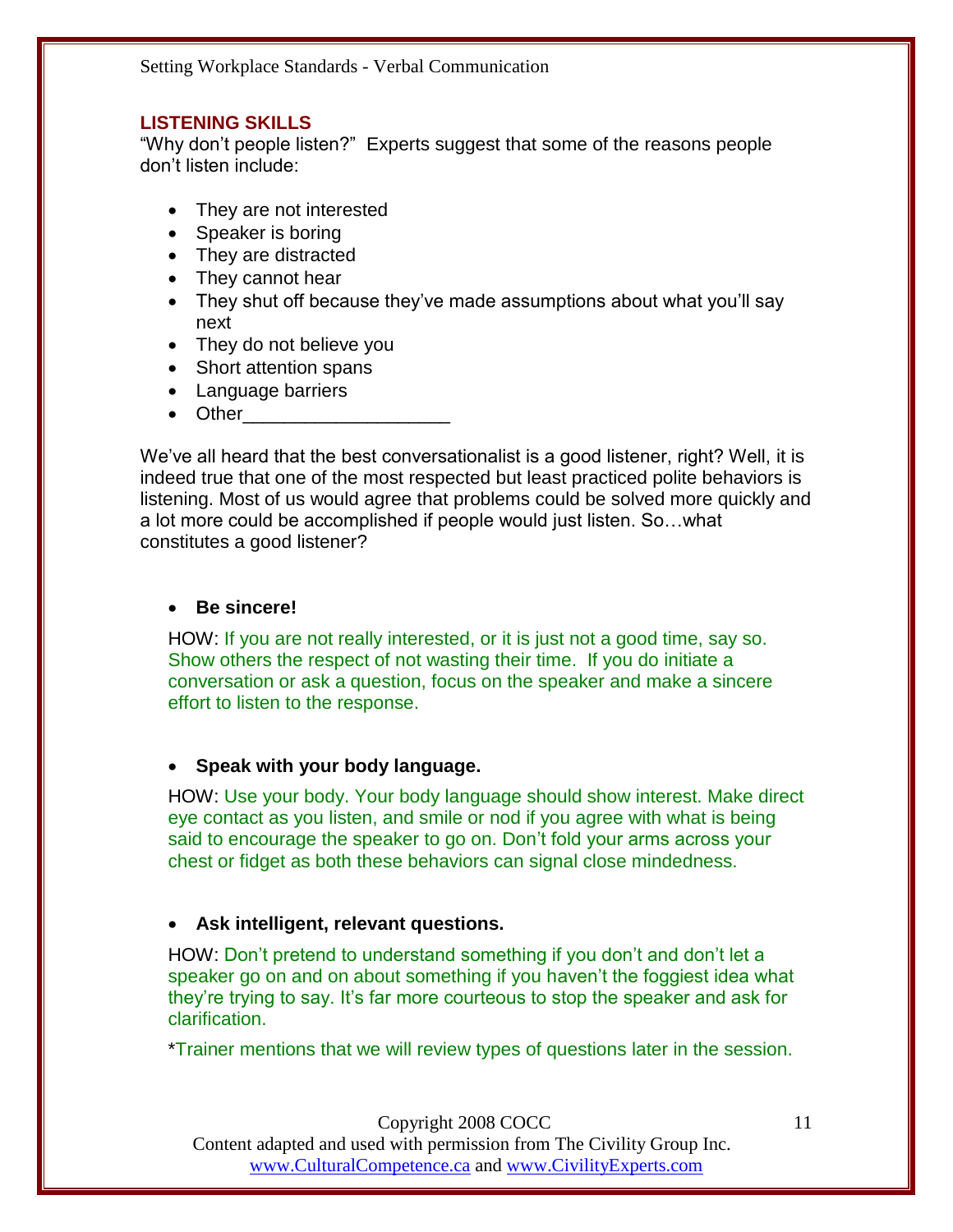#### **Interrupt politely.**

HOW: Do not interrupt unless absolutely necessary. As in the case of seeking clarification. If you must interrupt, make eye contact and say the speaker's name and then your reason for interrupting. Make the interruption brief and do not take over the speaker's role unless the interrupted speaker indicates it's appropriate to do so. Keep in mind that inappropriate interruptions are not always verbal. Be careful not to sigh, groan, roll your eyes, shift your weight or change your posture in such a way as to indicate a nonverbal interruption.

#### **Wait your turn to speak.**

HOW: Take turns when communicating in a group discussion. Do not monopolize the speaker's role. It is not always fundamental to take a turn speaking about every topic. Show consideration for others in the group by letting everyone share the limelight. If someone who is especially shy or rarely speaks up shows interest in a topic, maybe consider letting them have your speaking turn too.

#### **Pay attention**.

HOW: You are not listening if you are responding in your head while the person is speaking. Pay attention next time someone is speaking to you. If you notice you have started speaking to yourself in your head, analyzing what they've said or formulating your next comment, you're really not listening. Give yourself time to hear their complete thought and then formulate your response. This is a good way to avoid speaking in haste and saying the wrong thing too.

Even if someone who is a great speaker is engaged in conversation with someone who is a great listener, there is still a lot of room for miscommunication. This is because communication- messages- are rarely communicated in a direct/straight path. Note all the possible distortions and filters.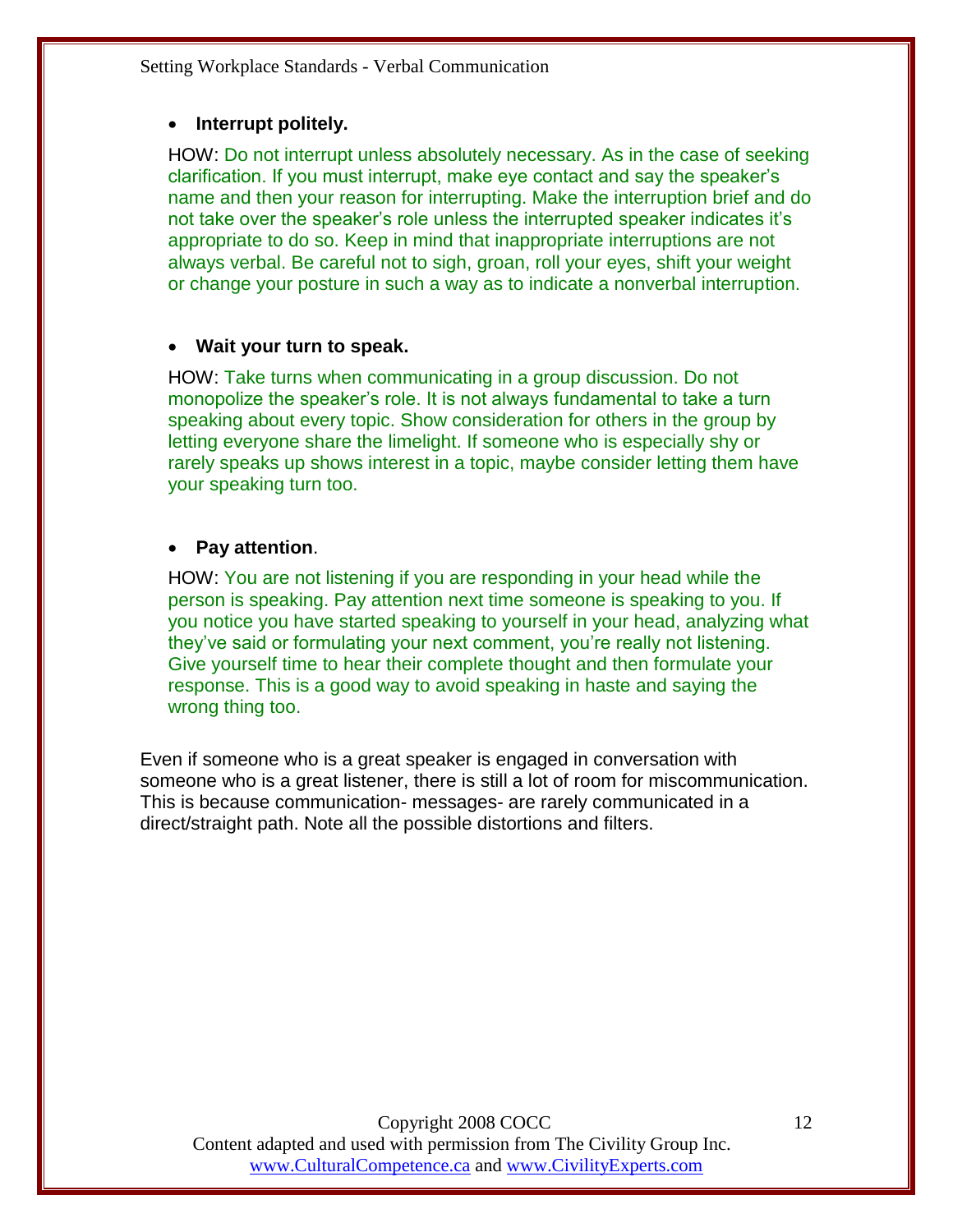

**Distortion in Sending and Receiving Messages**

Notice that between the sender and the receiver the path appears to be straight. However, this is rarely the case. There are many different ways to distort the message or to filter it (both in delivering the message and in receiving the message). All of the distortions can occur for both the listener and the receiver.

Improving verbal communications requires first that we understand that communication is rarely perfect or clear in and of itself. We must learn to listen better and speak more clearly. We must also check whether our message is delivered correctly and whether we have heard a message clearly.

[www.itstime.com](http://www.itstime.com/)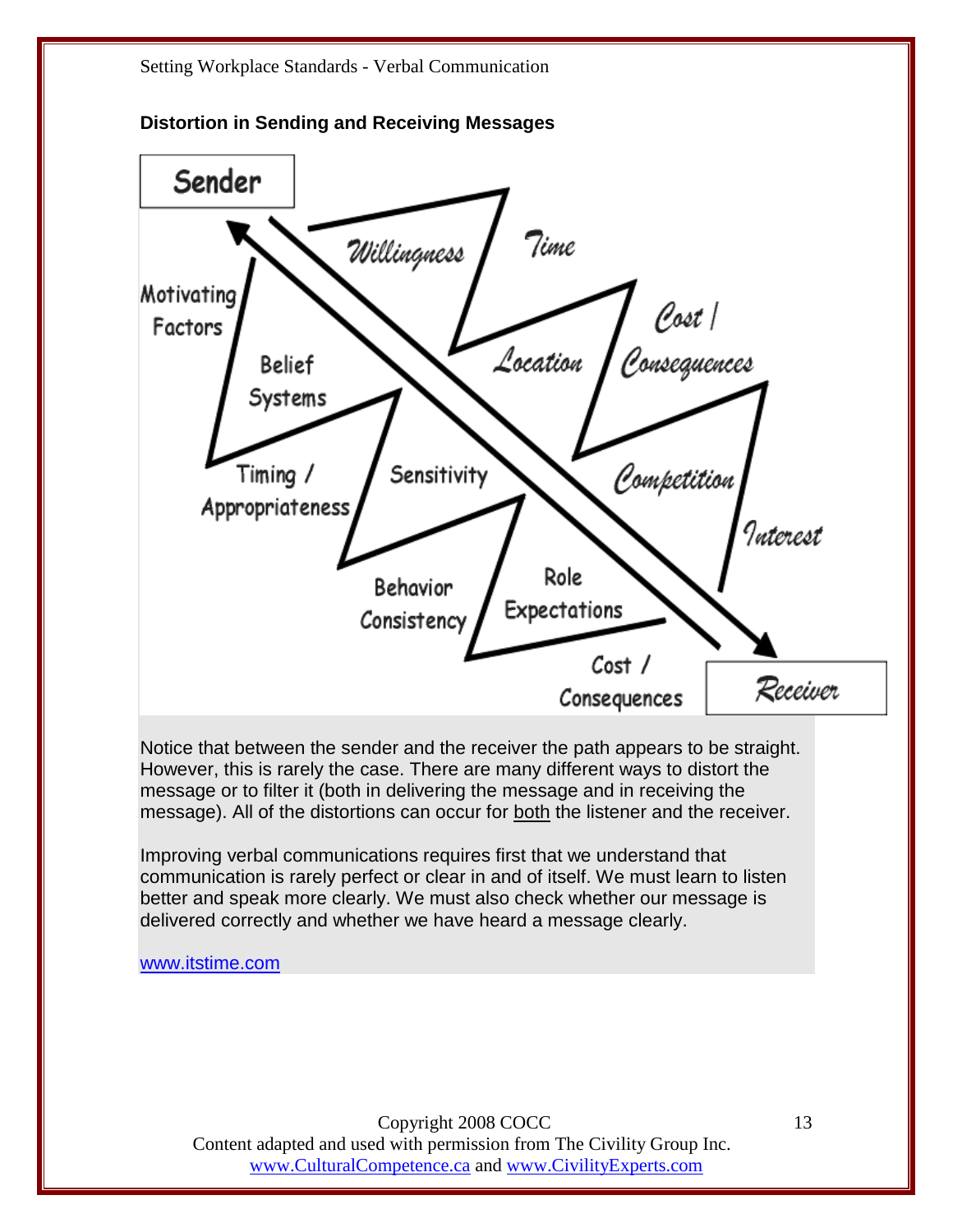

**EXERCISE #2 :** 

#### **IMPROVE YOUR LISTENING SKILLS**

Being able to listen to a message is as important as being able to send one. Effective communication happens only when the listener receives the same message as the speaker is intending. This is sometimes difficult as we seldom receive formal training on learning how to listen.

#### **Why We Don't Hear Others**

We can think quicker than we can speak so often instead of listening we are processing information. Evaluate your skills by answering the questions below. Mark a 'Y' for Yes and 'N' for No.

While you are listening to someone speak, do you:

- rehearse your next response in your mind?
- daydream?
- think about all the reasons you either like or dislike this person?

change the subject when the person is done?

- criticize or devalue the comments just made?
- agree with every word?
- \_\_\_get bored quickly?
- lose your patience?

If you answered Yes to any of these questions, you may want to consider practicing your listening skills.

**References: Walker, James and Walker, Lilly, The Human Harvest, 1987.Vester, Nadine, Communication Tool Kit, Alberta Agriculture, 1982.REDA, Improving Communications, 1986. Publications List: Factsheet: Communications for Farm Families Factsheet: How to Become an Effective Leader**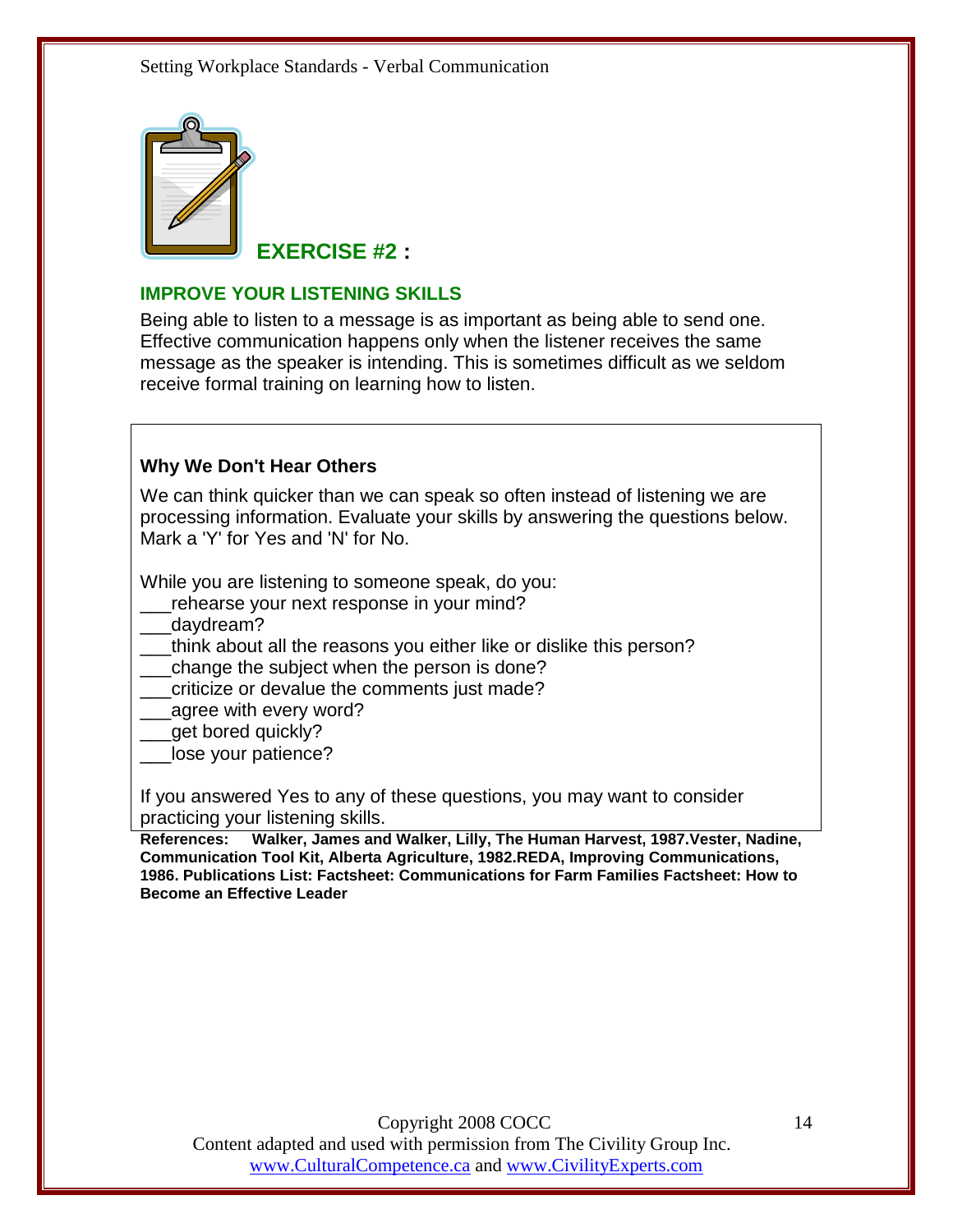You can let a speaker know that you are listening by using active listening skills. Three techniques that demonstrate active listening are:

1. **Paraphrasing** - Try to understand what is being said without any judgment. Put the message in your own words and say it back to the speaker to see if you really heard what the speaker meant. Example:

*Sender: The cow has gone dry.*

*Listener: So you 're saying that your cow has stopped producing milk?* Use key phrases like: "do you mean...", "are you saying...", or "can you give me an example?"

2. **Perception checking** - Show concern for the person and their feelings. What was your observation of their comments? This is sometimes called reflective listening.

Example:

*Sender: I work hard around here but it seems nothing I do is ever enough. Listener: You feel discouraged; you wish somebody (I) would show some appreciation.*

Use key phrases like: "I get the impression...", "you seem disappointed..."

3. **Using Eye Contact** - Looking at someone shows you are paying attention to what is being said. Show body language and eye contact that says you are interested in the message they are trying to get across.

As mentioned, active listening is crucial whenever you are communicating. The three techniques above are also very important if the speaker seems defensive or if conflict is developing. Instead of losing patience or responding quickly, step back and try to understand what the speaker is feeling and verbalize the speaker's perspective. This will help the speaker feel like they have been heard and then the real issues can be dealt with.

Listening takes time and energy but it is a skill that anyone can learn with practice. Good listening begins with a commitment to communicate more effectively with others and at first it will seem awkward and uncomfortable, but it will soon become easier.

Listeners also make good leaders. Through their talents in listening, they are able to process what is being said from many people and then provide a common direction or vision for the group to move toward. If you are a great listener, you can consider yourself a good leader.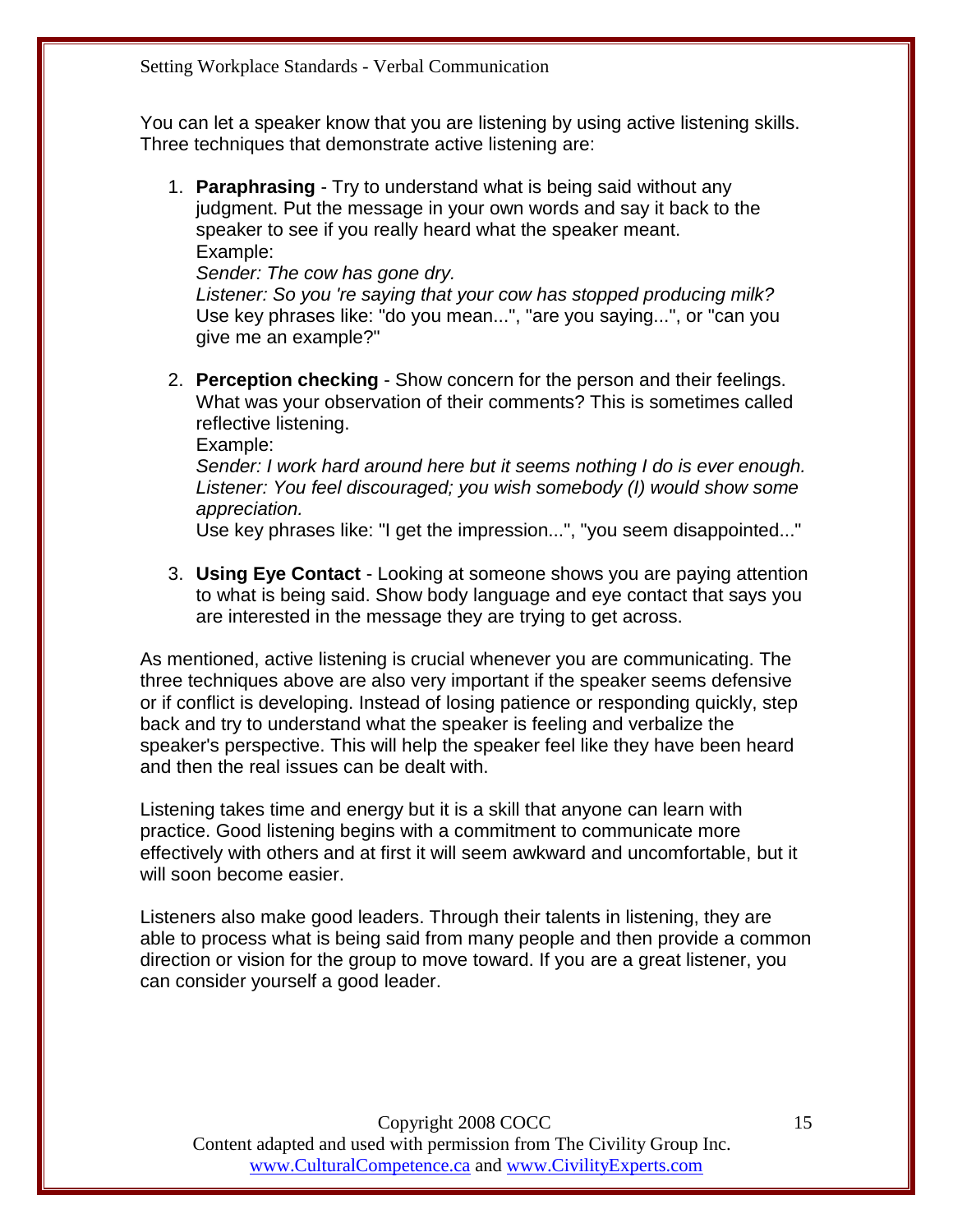#### **HANDLING CONFLICT WITH CONFIDENCE**

*"If a person wants a place in the sun that person must live with blisters"*

 *Unknown*

#### *The Three C' of handling crisis with confidence*

COOL

Relax, take a breath, and regain your composure.

CALM

Choose to stay in control, don't over dramatize, or get caught up in the moment. COLLECTED

Think before you act, stop and listen to the other party before you form judgments or you may begin to think the worst.



**THINK ABOUT IT:** The reasons miscommunication/disagreements

happen:

Difference of opinion Different perception Difference of experience Poor communication skills Lack of listening No clarification **Distractions** Can you think of any other reasons?

#### **There are three easy steps to managing conflict:**

\_\_\_\_\_\_\_\_\_\_\_\_\_\_\_\_\_\_\_\_\_\_\_\_\_\_\_\_\_\_\_\_\_\_\_\_\_\_\_\_\_\_\_\_\_\_\_

- 1. Determine the real problem? When you take away the emotion and the symptoms what is really causing stress, problems or conflict?
- 2. Control your reaction. Prepare for the worst, listen first and then react.
- 3. Decide where the responsibility lies. Don't take personal responsibility for the problem or the solution if it's not your responsibility. "I think", "I meant" etc.

Copyright 2008 COCC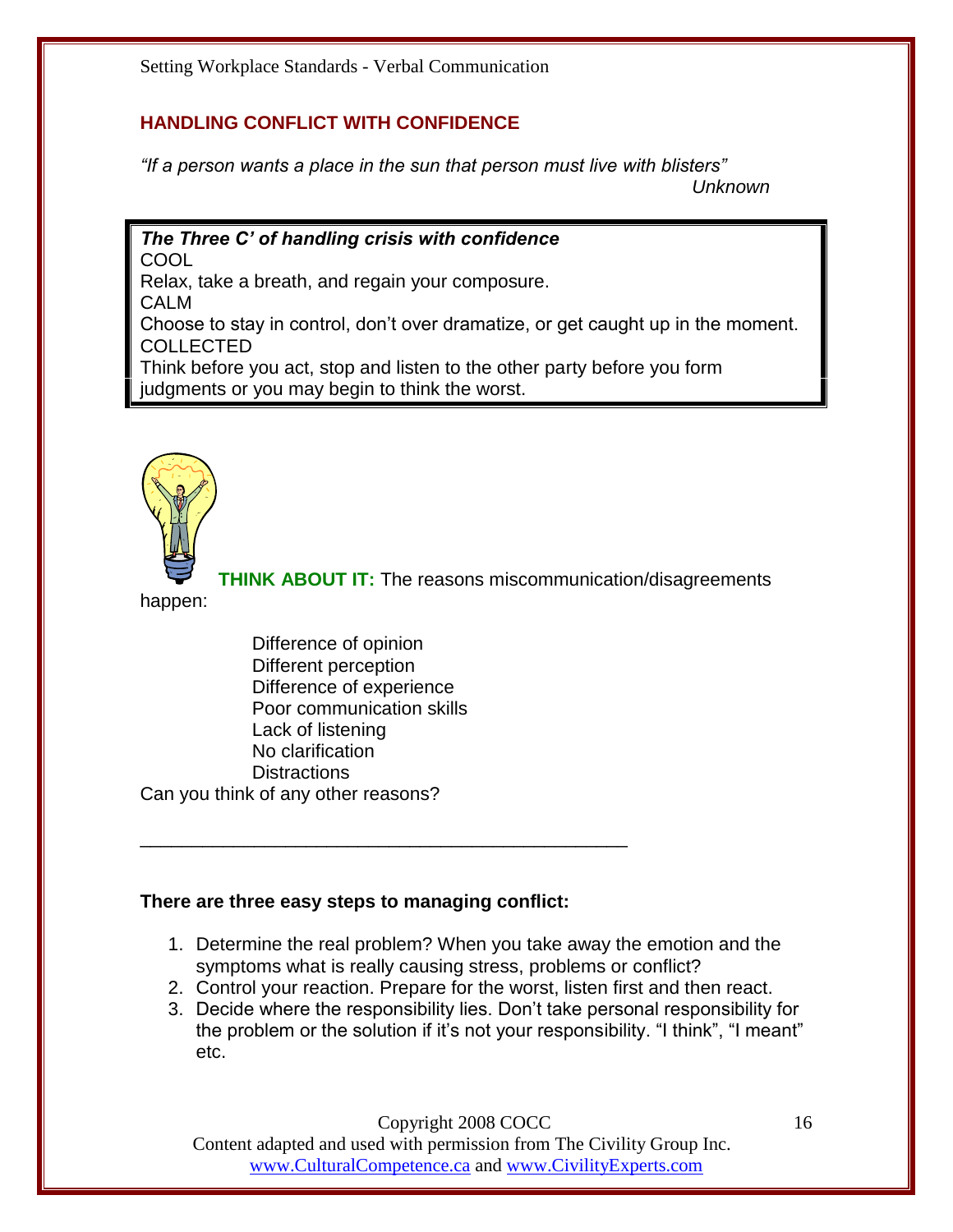- You can't change negative situations or negative people you can only add a positive aspect or alternative or encourage neutrality.
- Criticism is a judgmental comment- it shows disapproval and is faultfinding. Don't do it!
- **Effective evaluations focus on the behavior not the individual(s) It's not** personal it's business! There is an appropriate time and place for feedback.

#### REMEMBER:

- Responsible people need to be keeping informed.
- Dependent people have a problem with fear not laziness.
- Independent people need agreement and sufficient resources to achieve their goals.

NOTE: It is important to remember that when you do respond to an inappropriate comment, express an opinion, or make any statement, you need to say whatever you're saying like you mean it- speak with a purpose in mind- this builds your credibility and gets, as well as keeps, the attention of others.

Public speaking training is not eliminating the butterflies; it is getting them to fly in formation.

— Toastmaster's International [\(www.toastmasters.org\)](http://www.toastmasters.org/)

#### **ASKING THE RIGHT QUESTIONS**

You can save a lot of time and energy by learning how to ask the right questions. It's equally important to actually listen to the answers and watch the speaker's body language so you can "read between the lines" and pick up on nonverbal cues. There are five types of questions which when properly used can help you solve most any service issues quickly and effectively.

#### **1. General Questions-**

General questions are asked when you are just "making conversation" for example when you first meet someone. This type of question is used to show basic courtesy or to fill a space of time. General questions include open-ended questions like, "How are you?" or "Isn't it a great day?" or "Aren't you glad it's

Copyright 2008 COCC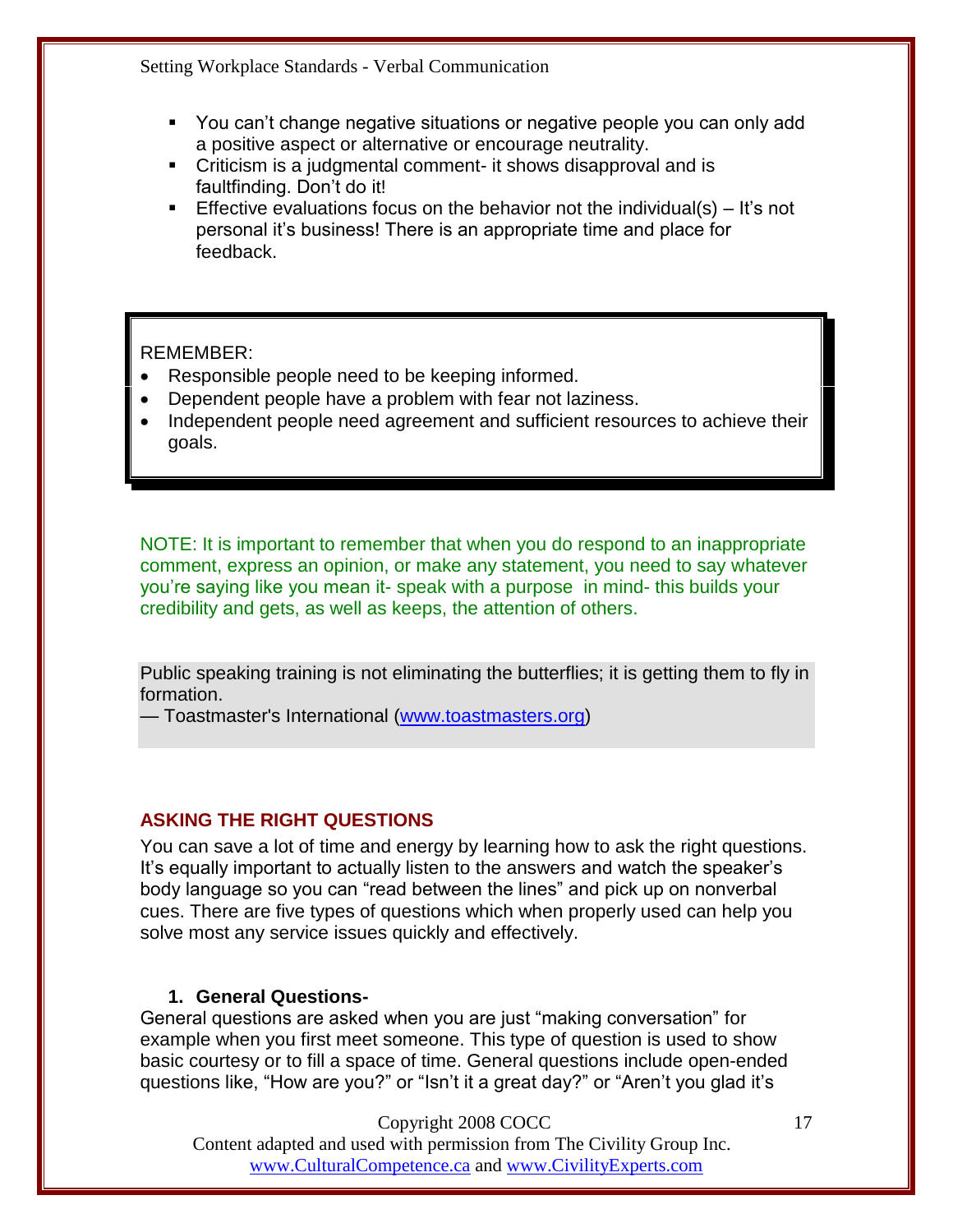Friday?‖ When you don't know someone well, asking general questions and actually listening to the answers can give some insight into a person's mood, attitude, conversation style, and much more. Many people will disclose too much about themselves when they think they are engaging in mindless "small talk" For example this is often where the "too much information" issue arises.

#### **2. Leading Questions-**

Leading questions are asked with a specific purpose in mind, however, the asker does not want to appear rude, pushy or overly assertive so the question is asked in such a way that the person being asked does not always realize the questioner has an objective. For example, if I want to know if a client will be returning to our hotel for the holidays but I don't want to put her on the spot, I might ask, "So Mrs. Client, are you thinking about a Florida vacation this winter?" Or if I want to get feedback about a service issue but don't want to solicit an opinion I might ask a client, ―Mrs. Brown, have you used our 24-hour emergency hotline? I want to draw a response without seeming pushy. When it comes to client complaints, leading questions can sometimes help you determine the real issues.

#### **3. Direct Questions-**

If you need to get straight to the point, ask direct questions. This saves a lot of time and energy and gives others the impression that you are interested in their issue. Direct questions also suggest that a questioner is competent; capable of solving a specific issue and that the questioner respects the person he/she is speaking to. Depending on who you are questioning, you may need to preface a direct question with a statement like, "Let's get straight to the point..." or "I can help you with this issue if you'll just answer some specific questions for me...." Sometimes a very direct approach can seem confrontational or aggressive so you have to be mindful of your tone of voice and keep a smile on your face. Direct questions are best for volatile situations where someone is angry and/or impatient. Ask specifics, "So, please tell me about your problem with the washing machine", or, "I understand you had a problem with your telephone last Tuesday, please tell me what happened exactly.‖

#### **4. Clarification Questions-**

Once you have asked enough specific questions to actually determine the problem, you should ask a couple of clarification questions to make sure that you and whomever you are speaking with on the same page. For example, "Okay, Mrs. Brown, just so I'm sure, what you're saying is, is that the phone goes dead every Tuesday between 3:00 and 4:00?" or "You're sure, Mrs. Brown that the service attendant got the message?"

It is vital that you ask clarification questions prior to determining a course of action in solving a problem. You may think that Mrs. Brown is telling you the coffee service is a silly idea from you initial questions; however, a clarification question has determined that you need only refresh the coffee more often to

Copyright 2008 COCC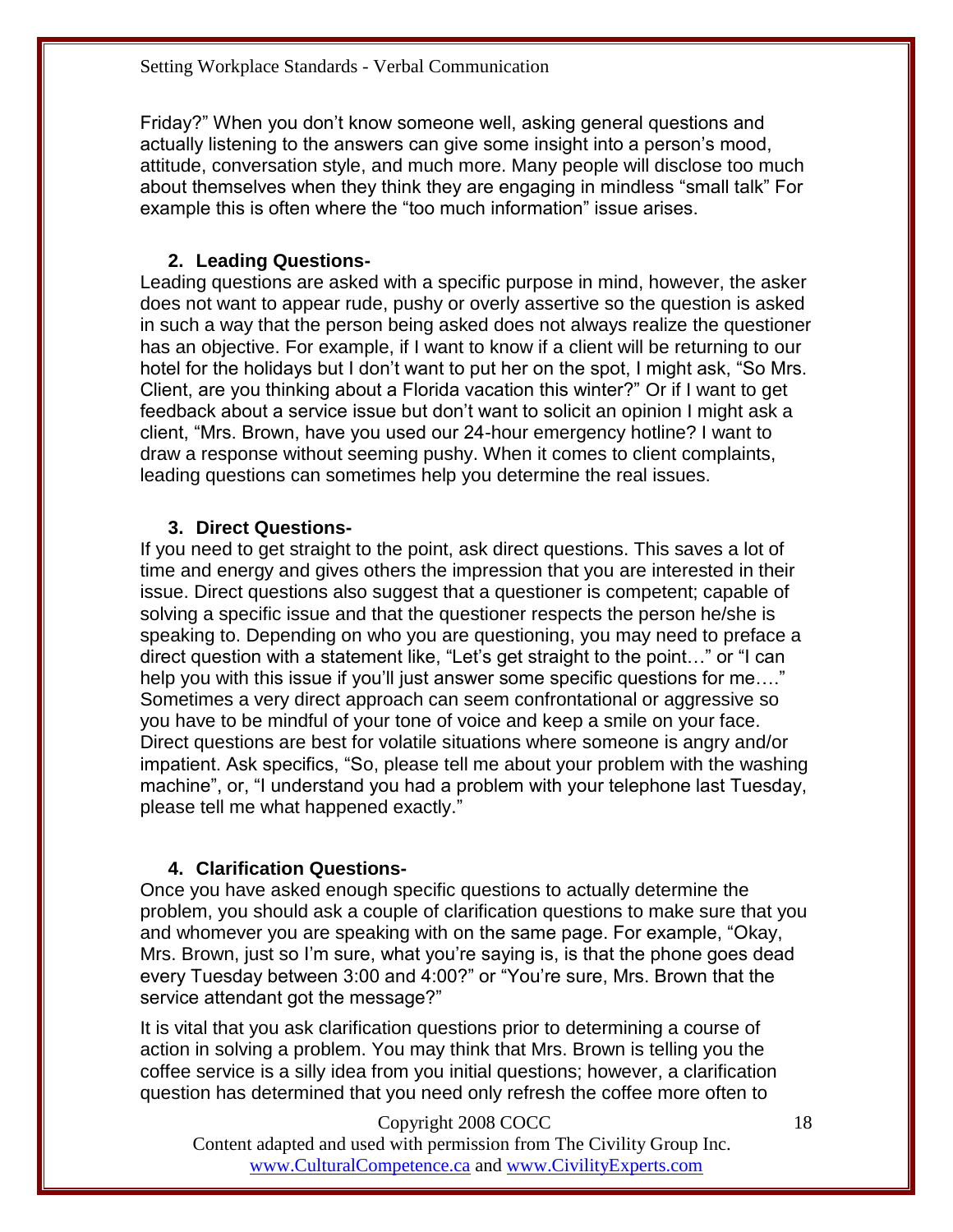keep it hot. Think about a time when you did not get clarification and you and a client got your "wires crossed".

#### **5. Verification Questions-**

Verification questions are used to establish if a specific course of action is acceptable to someone, e.g., a customer/client, to get feedback, and/or to see if someone will be satisfied with how you have determined to solve a problem. For example, "I'll make a point of calling the service person Mrs. Brown, would you be so kind as to let me know if it seems hotter next time you take a cup?" or "Mr. Resident, I am prepared to take this service charge off your bill, will that be satisfactory?" or "Mrs. Customer, what can I do to show you how sorry we are for this inconvenience?" Verification questions are a little like "closing the deal". Again, make sure to smile and be sincere when you extend these questions.

NOTE: It is important to remember that when you do respond to an inappropriate comment, express an opinion, or make any statement, you need to say whatever you're saying like you mean it- talk on purpose- this builds your credibility and gets, as well as keeps, the attention of others.

Don Gabor, in his book *Speaking Your Mind in 101 Difficult Situations* offers these tips for using TACTFUL conversations:

- **T** = Think before you speak
- **A** = Apologize quickly when you blunder
- **C** = Converse, don't compete
- **T** = Time your comments
- **F** = Focus on behavior not on personality
- **U** = Uncover hidden feelings
- **L** = Listen for feedback

**[www.itstime.com](http://www.itstime.com/)**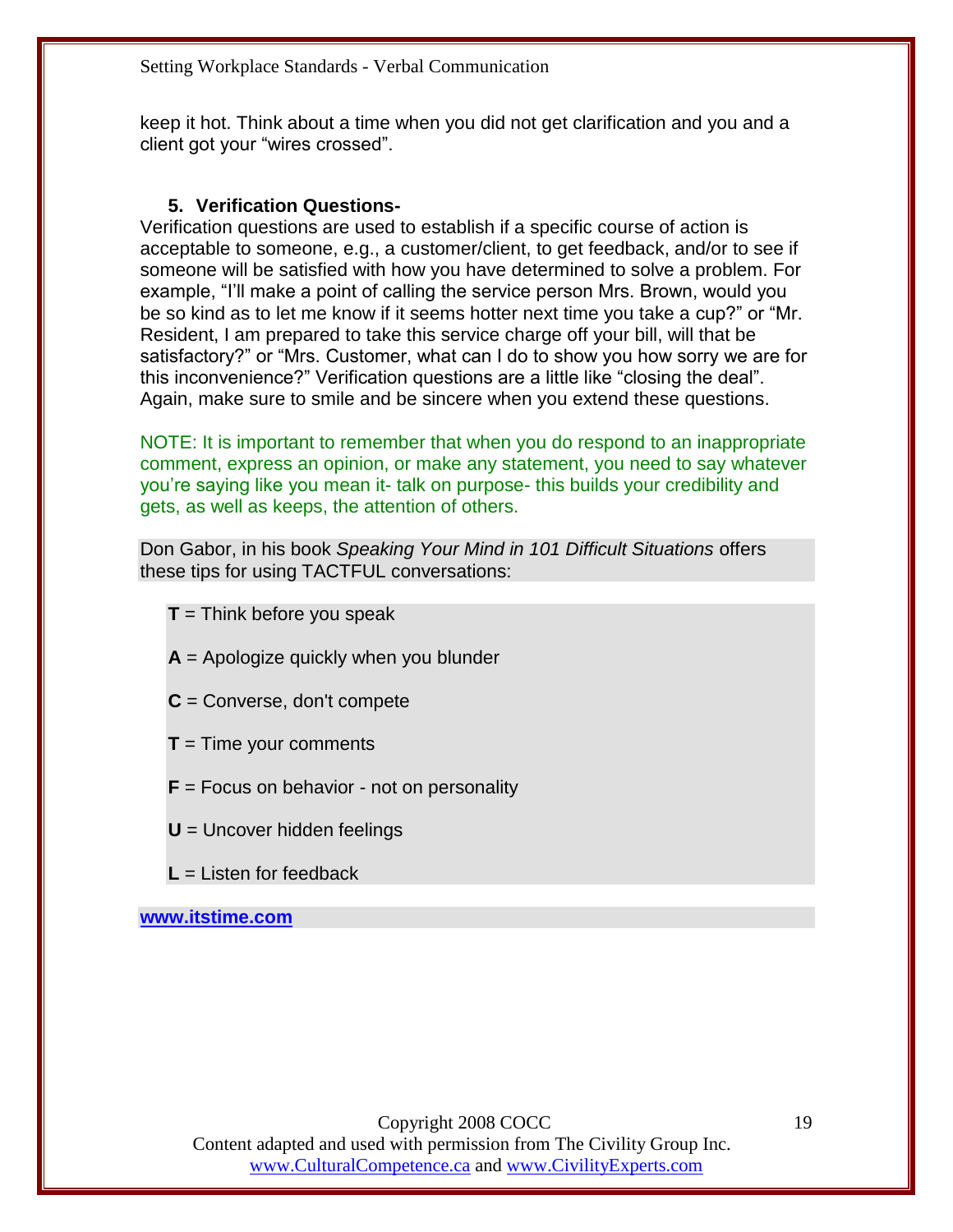#### **COMMUNICATING CONFIDENCE**

How we talk, our tone of voice, speech style, and the vocabulary we use says a lot about who we are. Specifically, a listener can often pick up cues about how much we really know, how strongly we feel about something, how much authority we have, and how much self-confidence we have just by listening to the words we use and how we use them. It's important to master non-verbal communication cues too but understanding that we can use vocabulary to our advantage and learning how to speak more "purposefully" can be a tremendous asset in business. Here are some examples. The following words say, "I'm not entirely sure" or "I'm not too confident" or "I'm not feeling very optimistic"....

| -maybe     | -sorry          | -no!   | -that's not possible |
|------------|-----------------|--------|----------------------|
| -Huh!      | -sometimes -but |        | $-$ hmmm             |
| $-I$ can't | -#\$@(*&        | -never | -always              |
| -what?     |                 |        |                      |

These words say "I'm confident", "I'm positive", "I'm confident"....

| -yes!   | -thank you    | -I'll find out | -let's see or let's try |
|---------|---------------|----------------|-------------------------|
| -I can  | $-If$ then $$ | -What about    | -Please                 |
| -I will | -I want to    |                |                         |

When we speak to others, especially unhappy clients, we want to use language that shows concern and a willingness to help, however, we do not want to take personal responsibility for things beyond our control and we do not want to appear incompetent or wishy washy in our communications with them.

#### KEYS TO EFFECTIVE COMMUNICATION

- 1. You should know the point you are trying to get across and state it at the beginning of communication.
- 2. Speak in a clear, concise manner and slowly enough that the listener can understand. Listen when it's the other person's turn to speak and watch nonverbal cues.
- 3. Use positive vocabulary and speak with energy.
- 4. Speak in full sentences but try to keep things short and simple when possible.
- 5. Give the listeners an opportunity to ask questions and be sure to ask them clarification questions to ensure that you are both on the same wavelength.
- 6. Try not to say "hmmm" or "umm" or leave long pauses between your sentences.
- 7. Ask questions about others. Don't always say "I" and talk about yourself.
- 8. Remember not to raise your voice at the end of your sentences, which makes everything sound like a question.

Copyright 2008 COCC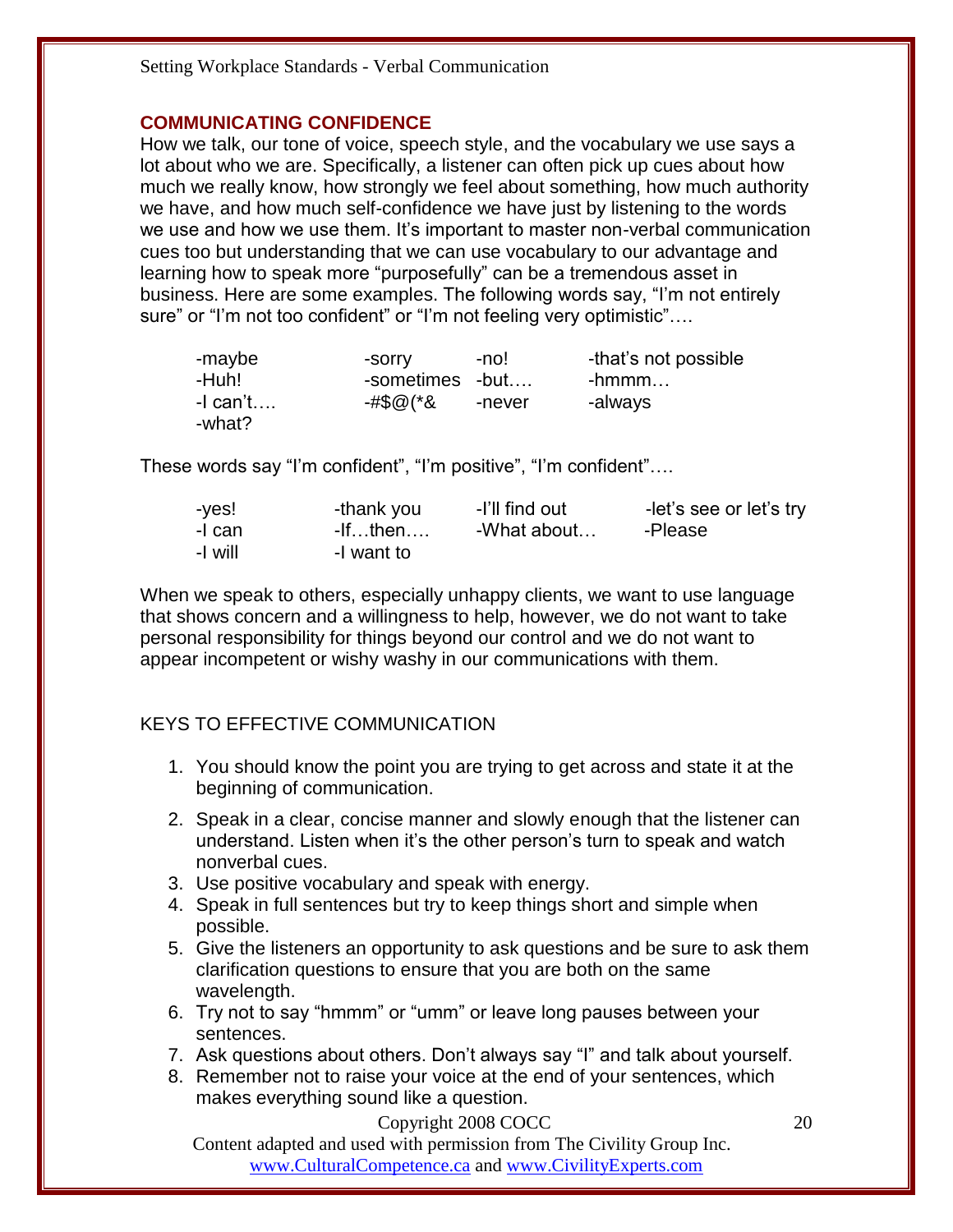- 9. If you are speaking an opinion, say so. Don't speak as though your statements are facts or directives.
- 10.Use your whole body when you speak, make direct eye contact, make your body language match your verbiage and control your gestures.

#### **HOW TO SAY NO- POLITELY**

There are various situations that can you feel like shouting loudly, "Leave me out of this", or "Don't make me do this" and "Please go away". Unfortunately, simply saying "No" is not enough to get you out of those situations. Try to remember that no matter what your reason is for saying no, adding a simple "please" or "thank you" to the "No!" will help you get your point across succinctly and yet politely.

The reasons we say "No" are often different depending on the situation. And because the person hearing the "No" doesn't always understand our reasons, our declining is often considered as a personal antic, or strategy, as opposed to an answer based solely on the request or circumstance.

Here are some tips to help you to be honest and say "No" when you mean "No". Having the ability to do this will help eliminate much of the self-imposed guilt and unnecessary stress that sometimes go along with saying "No".

- Practice saying "NO". All together....No thank you!. Again please, and again. Now how hard was that? You see, a little practice may give you the courage to say "No". We often over-extend ourselves by saying yes too quickly and then we feel resentment for not helping out. Try to not over explain yourself. Letting others know that you just cannot manage whatever it is should be sufficient.
- When apologies are over-used, the words "I am sorry" lose their meaning. If you are asked to do something and you have no interest or intention of doing it, just say so. If you are not sorry because you cannot do something a simple no thank you will do.
- If you are unable to say yes to someone's request as stated, there is no reason you can't present an alternative. For example, "No, today won't work for me, but how is next week Tuesday?" Offering an alternate plan shows that you know your limits but also shows your interest, and lets your others know that you are accommodating.
- If you are unsure about why someone is asking you to do something, for example, you think a friend's interest in getting together may be more about he/she discussing a project he/she needs help with than about sharing dessert and coffee, consider asking a few questions to be sure

#### Copyright 2008 COCC